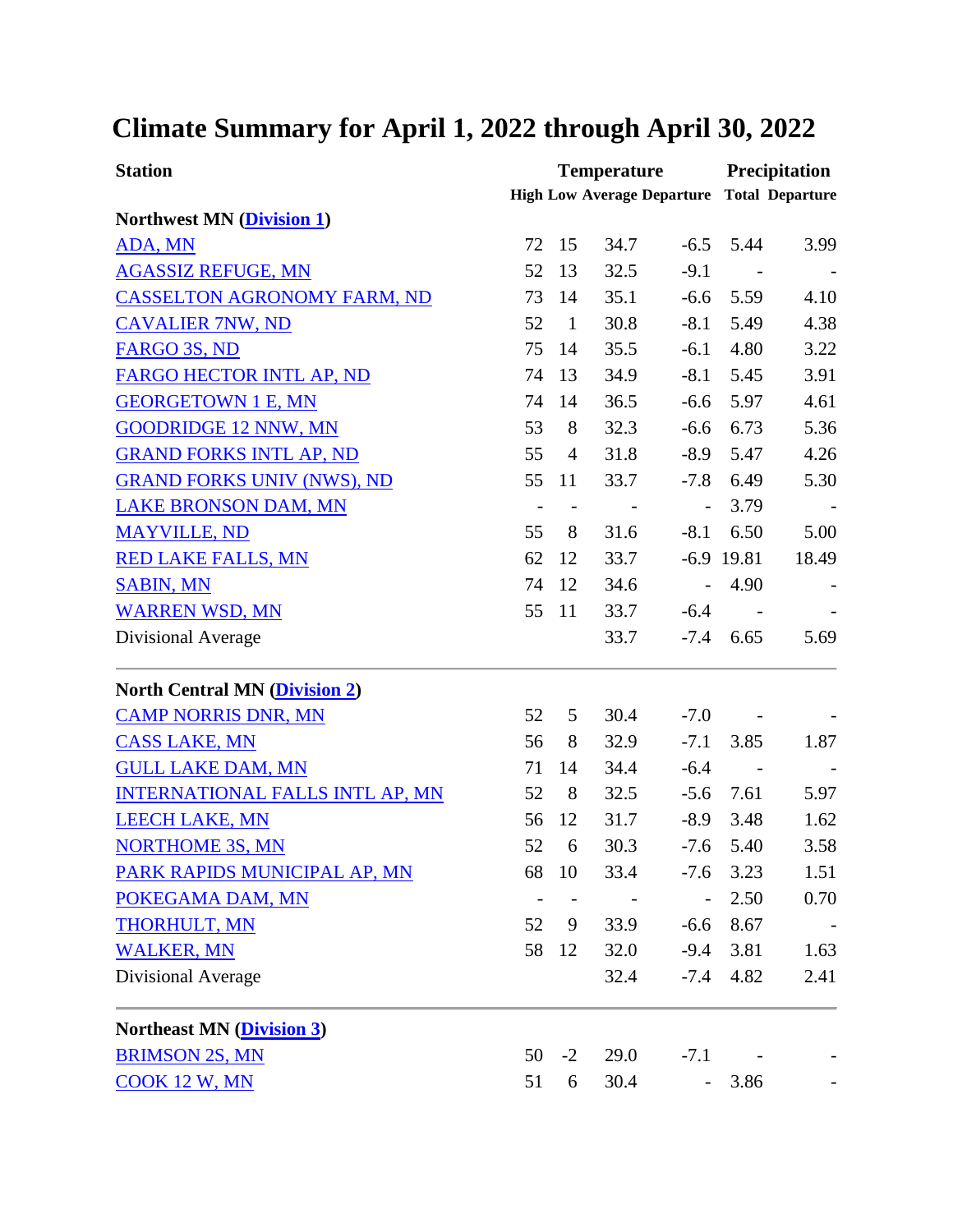| <b>DULUTH INTL AP, MN</b>                                      | 50 | $\tau$     | 33.8                     | $-5.8$                    | 4.02 | 1.49    |
|----------------------------------------------------------------|----|------------|--------------------------|---------------------------|------|---------|
| <b>DULUTH NWS, MN</b>                                          | 49 | 10         | 31.6                     | $-7.0$                    | 3.04 | 0.54    |
| ELY, MN                                                        | 51 | 8          | 32.0                     | $-6.0$                    | 3.69 | $\sim$  |
| <b>EMBARRASS, MN</b>                                           | 57 | 2          | 30.9                     | $-5.3$                    | 3.21 | 1.23    |
| EVELETH WASTE WATER PLANT, MN                                  | 52 | 12         | 30.7                     | $-7.6$                    | 3.62 | 1.67    |
| <b>GRAND PORTAGE, MN</b>                                       | 52 | 12         | 32.6                     | $-3.2$                    | 6.71 | 3.92    |
| <b>GUNFLINT LAKE 10 NW, MN</b>                                 | 50 | $-5$       | 29.6                     | $-5.5$                    | 4.34 | 2.42    |
| HIBBING CHISHOLM HIBBING AP, MN                                | 51 | 10         | 32.2                     | $-4.9$                    | 3.03 | 1.42    |
| ORR 3E, MN                                                     | 52 | 6          | 29.9                     | $-5.7$                    | 5.43 | 3.71    |
| <b>TOWER 2S, MN</b>                                            | 53 | 3          | 30.4                     | $-6.5$                    | 4.62 | 2.77    |
| <b>TWO HARBORS, MN</b>                                         | 54 | 18         | 34.3                     | $-4.8$                    | 3.61 | 0.96    |
| <b>TWO HARBORS 7NW, MN</b>                                     | 50 | 3          | 32.3                     | $-6.1$                    | 5.05 | 2.15    |
| <b>WOLF RIDGE ELC, MN</b>                                      | 51 | -14        | 30.9                     | $-6.2$                    | 6.50 | 3.82    |
| Divisional Average                                             |    |            | 31.4                     | $-5.8$                    | 4.34 | 2.17    |
| <b>West Central MN (Division 4)</b>                            |    |            |                          |                           |      |         |
| <b>ALEXANDRIA CHANDLER FIELD, MN</b>                           |    | 77 14      | 35.5                     | $-7.1$                    | 2.96 | 0.92    |
| <b>ARTICHOKE LAKE 1 E, MN</b>                                  | 77 | 16         | 38.4                     | $-6.7$                    |      |         |
| <b>BIG STONE CITY 2 NW, SD</b>                                 |    | $\sim$ $-$ |                          | $\mathbb{L}^{\mathbb{N}}$ | 2.89 | 0.45    |
| <b>BROWNS VALLEY, MN</b>                                       | 77 | 17         | 36.1                     | $-6.6$                    | 2.99 | 0.50    |
| <b>CANBY, MN</b>                                               | 78 | -18        | 37.9                     | $-6.1$                    | 2.48 | $-0.32$ |
| <b>DAWSON, MN</b>                                              |    | $\sim$ $-$ | $\overline{\phantom{a}}$ |                           | 2.98 | 0.66    |
| <b>GLENWOOD 1N, MN</b>                                         | 76 | -14        | 34.9                     |                           |      |         |
| <b>GRANITE FALLS, MN</b>                                       | 81 | 16         | 39.1                     | $-6.1$                    | 3.09 | 0.68    |
| LIDGERWOOD, ND                                                 | 75 | 15         | 36.3                     | $-6.5$                    | 3.69 | 1.76    |
| <b>MADISON WWTP, MN</b>                                        | 79 | 16         | 37.2                     | $-6.5$                    | 2.74 | 0.35    |
| <b>MILAN 1NW, MN</b>                                           | 80 | 18         | 40.0                     | $-6.7$                    | 2.70 | 0.20    |
| MORRIS WEST CENTRAL RESEARCH AND<br><b>OUTREACH CENTER, MN</b> |    | 76 16      | 36.5                     | $-5.9$                    | 2.45 | 0.21    |
| <b>NEW YORK MILLS, MN</b>                                      | 73 | 11         | 32.0                     | $-7.8$                    | 3.41 | 1.39    |
| <b>SISSETON, SD</b>                                            | 75 | 16         | 36.6                     | $-7.0$                    | 3.96 | 1.58    |
| <b>SUMMIT 1 W, SD</b>                                          | 71 | 12         | 36.2                     | $-6.2$                    | 2.56 | 0.22    |
| <b>VICTOR 4 N, SD</b>                                          | 76 | 15         | 35.2                     | $-7.1$                    | 3.65 | 1.35    |
| <b>WHEATON, MN</b>                                             | 76 | 16         | 36.1                     | $-7.7$                    | 3.63 | 1.33    |
| <b>WHITE ROCK DAM, MN</b>                                      | 76 | 17         | 36.5                     | $-6.5$                    | 2.75 | 0.48    |
| <b>WILMOT, SD</b>                                              | 77 | 16         | 36.3                     | $-6.2$                    | 2.95 | 0.43    |
| Divisional Average                                             |    |            | 36.5                     | $-6.7$                    | 3.05 | 0.72    |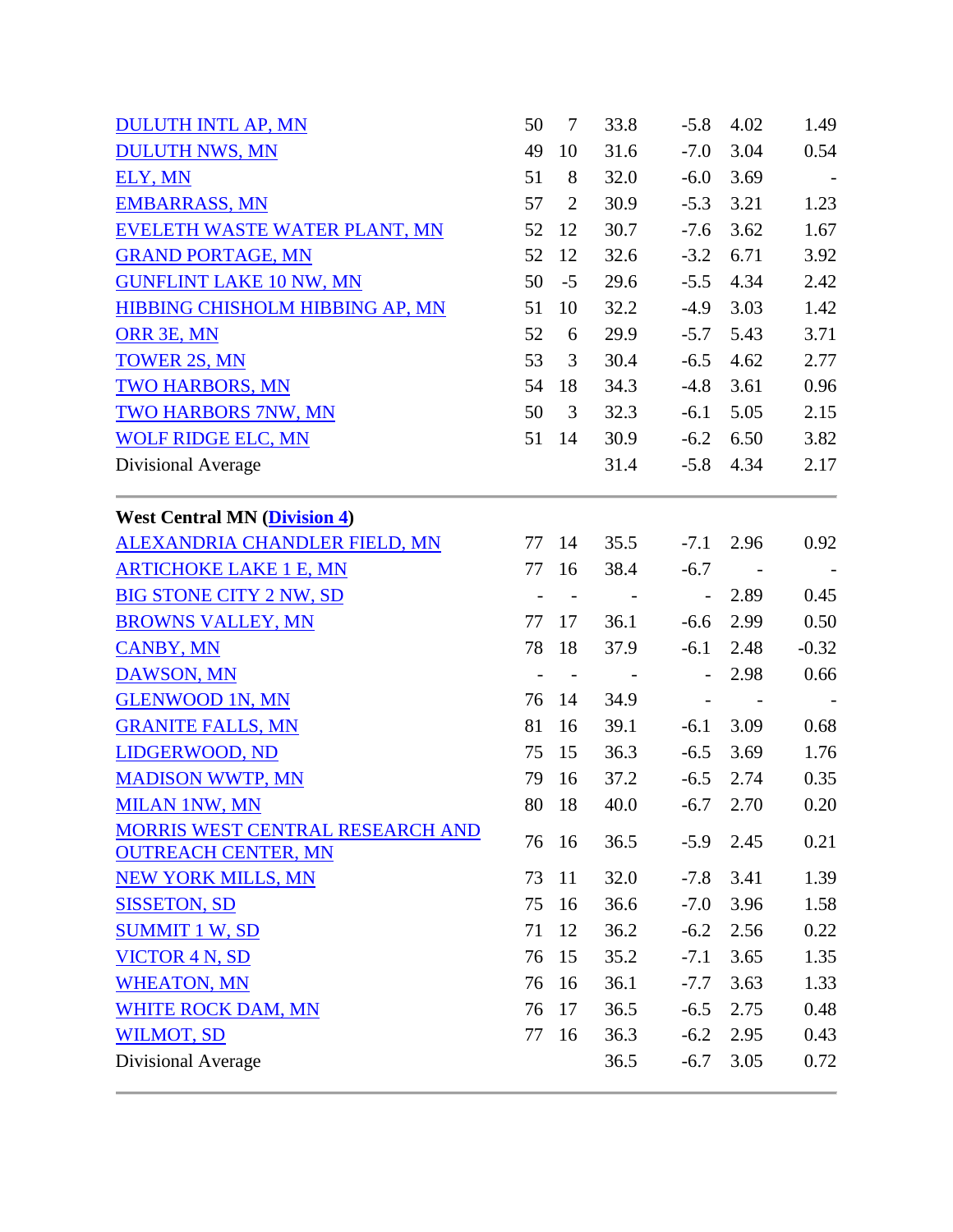| <b>Central MN (Division 5)</b>                           |    |        |      |                          |                          |                          |
|----------------------------------------------------------|----|--------|------|--------------------------|--------------------------|--------------------------|
| <b>BROWNTON WWTP, MN</b>                                 | 75 |        |      | $\overline{\phantom{a}}$ | 2.76                     | $-0.23$                  |
| <b>COLLEGEVILLE ST. JOHN'S, MN</b>                       | 71 | 16     | 38.2 | $-5.4$                   | 2.04                     | $-0.68$                  |
| DASSEL 3SE, MN                                           | 76 | 18     | 39.1 | $-5.2$                   | 4.83                     | 2.13                     |
| <b>ELK RIVER, MN</b>                                     | 75 | 18     | 37.8 | $-6.2$                   |                          |                          |
| <b>GAYLORD, MN</b>                                       | 76 | 21     | 38.7 | $-6.2$                   |                          |                          |
| <b>JORDAN 1SSW, MN</b>                                   | 75 | 21     | 38.6 | $-5.8$                   | 3.30                     | 0.49                     |
| <b>KIMBALL 3N, MN</b>                                    | 74 | 15     | 36.7 | $-5.8$                   | 2.79                     | 0.00                     |
| LITCHFIELD, MN                                           | 75 | 17     | 35.8 | $-6.7$                   |                          |                          |
| <b>LONG PRAIRIE, MN</b>                                  | 75 | 13     | 33.4 | $-6.4$                   | 3.12                     | 0.39                     |
| <b>RICE, MN</b>                                          | 74 | 17     | 36.0 | $-5.4$                   | 2.22                     | $-0.40$                  |
| ST. CLOUD REGIONAL AIRPORT, MN                           | 75 | 19     | 39.3 | $-4.1$                   | 3.55                     | 0.94                     |
| <b>WILLMAR 5N, MN</b>                                    | 77 | 16     | 35.8 | $-6.8$                   | $\overline{\phantom{a}}$ | $\overline{\phantom{a}}$ |
| Divisional Average                                       |    |        | 37.2 | $-5.8$                   | 3.08                     | 0.33                     |
| <b>East Central MN (Division 6)</b>                      |    |        |      |                          |                          |                          |
| <b>AITKIN 2E, MN</b>                                     | 70 | 15     | 35.1 | $-5.2$                   | 3.20                     | 0.38                     |
| <b>AMERY, WI</b>                                         | 63 | 18     | 37.2 | $-6.2$                   | 3.48                     | 0.44                     |
| <b>BRAINERD, MN</b>                                      | 73 | 14     | 34.5 | $-6.4$                   | 2.87                     | 0.33                     |
| BRAINERD CROW WING COUNTY AP, MN                         | 74 | 16     | 37.0 | $-5.5$                   | 2.36                     | 0.76                     |
| <b>BRUNO 7ENE, MN</b>                                    | 67 | 15     | 35.3 | $-4.9$                   | 3.90                     | 0.92                     |
| <b>CAMBRIDGE, MN</b>                                     | 72 | 18     | 38.8 | $-6.0$                   | 4.06                     | 1.35                     |
| <b>CHANHASSEN WSFO, MN</b>                               | 73 | 20     | 39.0 | $-6.0$                   | 3.97                     | 0.81                     |
| <b>CLOQUET, MN</b>                                       | 52 | $\tau$ | 32.5 | $-6.6$                   | 3.57                     | 1.16                     |
| <b>FOREST LAKE 5NE, MN</b>                               | 74 | 17     | 38.0 | $-7.1$                   | 3.33                     | 0.33                     |
| <b>GORDON, WI</b>                                        | 67 | 8      | 34.7 | $-5.5$                   | 2.71                     | $-0.17$                  |
| LOWER ST. ANTHONY FALLS, MN                              | 75 | 21     | 40.1 | $-5.5$                   | 3.23                     | $-0.08$                  |
| LUCK, WI                                                 |    | 68 16  | 38.5 | $-6.0$                   | 4.72                     | 2.01                     |
| <b>MILACA, MN</b>                                        | 73 | 17     | 37.3 | $-4.5$                   | 3.24                     | 0.50                     |
| MINNEAPOLIS CRYSTAL AIRPORT, MN                          | 75 | 21     | 40.9 | $-5.0$                   | $\sim$                   |                          |
| MINNEAPOLIS FLYING CLOUD AIRPORT,<br><b>MN</b>           | 75 | 21     | 40.6 | $-6.5$                   | 3.87                     | 1.14                     |
| MINNEAPOLIS-ST. PAUL INTERNATIONAL<br><b>AIRPORT, MN</b> |    | 74 22  | 41.0 | $-6.0$                   | 3.99                     | 1.08                     |
| <b>MORA, MN</b>                                          | 71 | 17     | 37.2 | $-4.9$                   | 3.41                     | 0.90                     |
| <b>NEW HOPE, MN</b>                                      | 74 | 20     | 40.8 | $-5.2$                   |                          |                          |
| PATTISON RANGER STAION, WI                               | 53 | 11     | 34.9 | $-4.0$                   |                          |                          |
| PINE RIVER DAM, MN                                       | 67 | 21     | 36.4 | $-4.4$                   | 2.45                     | 0.35                     |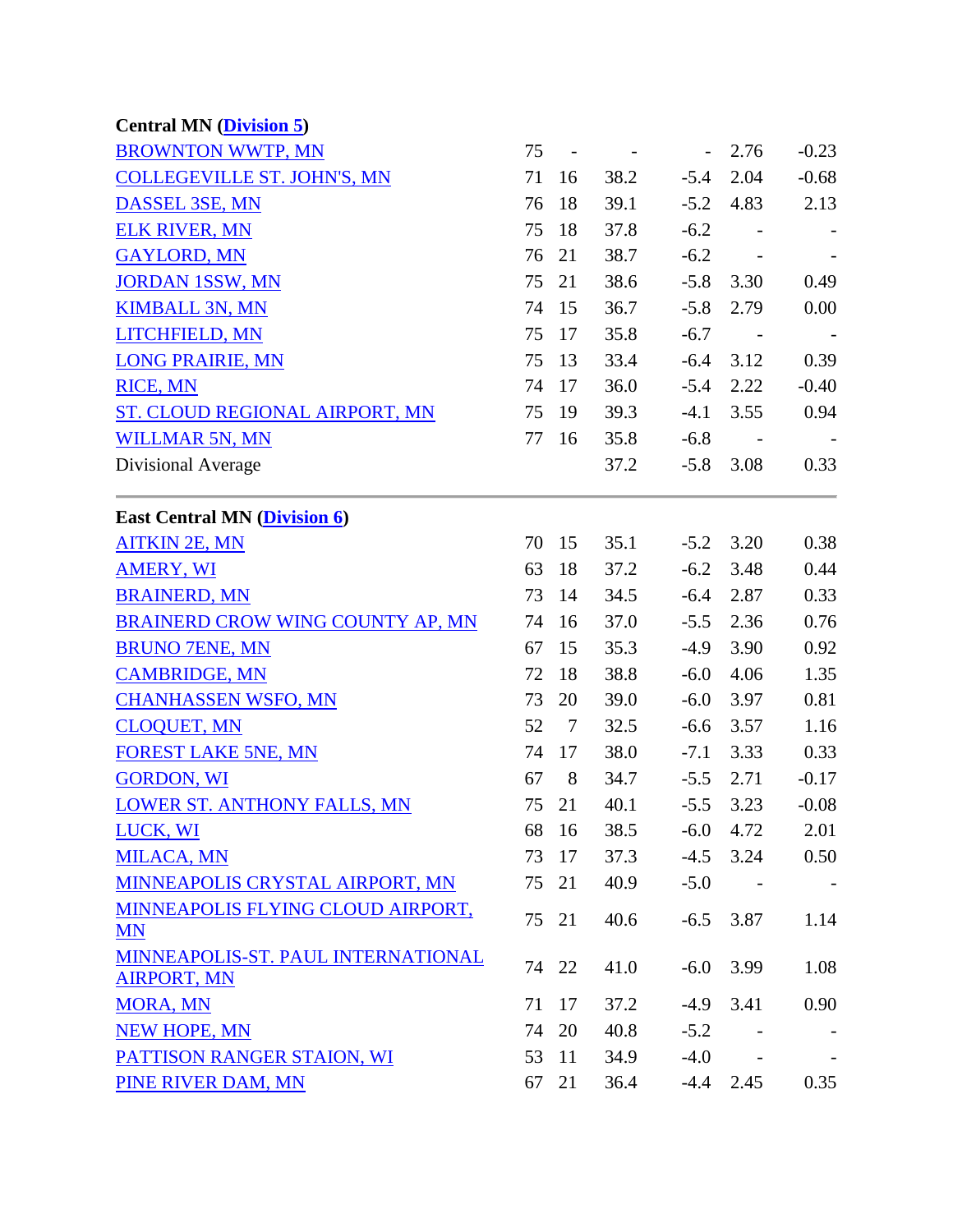| <b>SANDY LAKE DAM LIBBY, MN</b>                                       | 51 | 14         | 33.5       | $-6.7$                   | $\sim$ $-$ |                          |
|-----------------------------------------------------------------------|----|------------|------------|--------------------------|------------|--------------------------|
| <b>ST. CROIX FALLS, WI</b>                                            | 72 | 21         | 38.4       | $-5.8$                   | 3.76       | 1.10                     |
| ST. PAUL DOWNTOWN AIRPORT, MN                                         | 75 | 21         | 41.3       | $-5.7$                   |            |                          |
| <b>STILLWATER 2SW, MN</b>                                             | 74 | 21         | 38.3       | $-6.2$                   |            |                          |
| <b>SUPERIOR, WI</b>                                                   | 55 | 19         | 34.5       | $-4.5$                   | 4.44       | 1.80                     |
| UNIVERSITY OF MN ST. PAUL, MN                                         | 73 | 19         | 38.6       | $-6.6$                   | 3.57       | 0.55                     |
| <b>VADNAIS LAKE, MN</b>                                               | 78 | 14         | 39.0       | $-7.8$                   | 1.53       | $-1.59$                  |
| WILD RIVER STATE PARK, MN                                             | 72 | 15         | 37.9       | $-4.8$                   | 4.35       | 1.37                     |
| <b>WRIGHT 3 E, MN</b>                                                 | 49 | 9          | 30.0       | $-7.9$                   | 2.48       | 0.15                     |
| Divisional Average                                                    |    |            | 37.3       | $-5.8$                   | 3.41       | 0.68                     |
| <b>Southwest MN (Division 7)</b>                                      |    |            |            |                          |            |                          |
| <b>BROOKINGS 2 NE, SD</b>                                             | 79 | 20         | 41.0       | $-2.1$                   | 1.73       | $-0.44$                  |
| <b>COLTON, SD</b>                                                     |    | $\sim$ $-$ | $\sim$ $-$ | $\overline{a}$           | 1.68       | $-1.37$                  |
| ESTHERVILLE MUNICIPAL AP, IA                                          | 78 | 18         | 41.8       | $-3.3$                   | 4.47       | 1.34                     |
| <b>FLANDREAU, SD</b>                                                  | 75 | 17         | 37.0       | $-5.9$                   | 2.65       | $-0.02$                  |
| <b>LAKEFIELD 2NE, MN</b>                                              | 74 | 14         | 39.0       | $-4.8$                   | 1.95       | $-1.08$                  |
| <b>LAMBERTON SOUTHWEST RESEARCH AND</b><br><b>OUTREACH CENTER, MN</b> | 78 | 16         | 38.4       | $-5.6$                   | 3.63       | 0.71                     |
| <b>MARSHALL, MN</b>                                                   | 79 | 19         | 38.0       | $-6.5$                   | 3.36       | 0.57                     |
| <b>MINNEOTA, MN</b>                                                   |    |            |            | $\Box$                   | 3.11       | 0.93                     |
| PIPESTONE, MN                                                         | 76 | 18         | 38.6       | $-5.8$                   | 1.79       | $-1.20$                  |
| <b>REDWOOD FALLS, MN</b>                                              | 79 | 20         | 37.8       | $-7.0$                   | 2.49       | $-0.37$                  |
| REDWOOD FALLS MUNICIPAL AIRPORT, MN                                   | 79 | 20         | 39.8       | $-5.9$                   | 2.17       | $-0.47$                  |
| <b>ROCK RAPIDS, IA</b>                                                | 75 | 19         | 40.2       | $-5.6$                   | 0.91       | $-2.12$                  |
| <b>SIBLEY, IA</b>                                                     | 78 | 17         | 40.0       | $-4.3$                   | 1.74       | $-1.51$                  |
| <b>SIOUX FALLS 14 NNE, SD</b>                                         | 79 | 17         | 41.3       | $-4.0$                   | 1.90       | $-1.36$                  |
| <b>SIOUX FALLS EROS CTR, SD</b>                                       |    |            |            | $\overline{\phantom{0}}$ | 2.78       | $\overline{\phantom{a}}$ |
| <b>SIOUX FALLS FOSS FIELD, SD</b>                                     | 83 | 18         | 43.7       | $-3.5$                   | 2.20       | $-0.80$                  |
| <b>SIOUX FALLS WFO AP, SD</b>                                         | 81 | 19         | 42.5       | $-3.8$                   | 1.64       | $-1.39$                  |
| <b>SPIRIT LAKE, IA</b>                                                | 77 | 19         | 39.3       | $-6.2$                   | 2.20       | $-0.79$                  |
| <b>WINDOM, MN</b>                                                     | 79 | 20         | 41.1       | $-5.7$                   | 1.77       | $-1.44$                  |
| <b>WORTHINGTON 2 NNE, MN</b>                                          | 77 | 17         | 39.8       | $-4.1$                   |            |                          |
| Divisional Average                                                    |    |            | 40.0       | $-4.9$                   | 2.32       | $-0.60$                  |
| <b>South Central MN (Division 8)</b>                                  |    |            |            |                          |            |                          |
| <b>ALBERT LEA 3SE, MN</b>                                             |    | 73 22      | 43.5       | $-1.8$                   | 5.85       | 2.11                     |
| <b>ALGONA, IA</b>                                                     | 75 | 11         | 39.7       | $-6.4$                   | 3.09       | $-0.27$                  |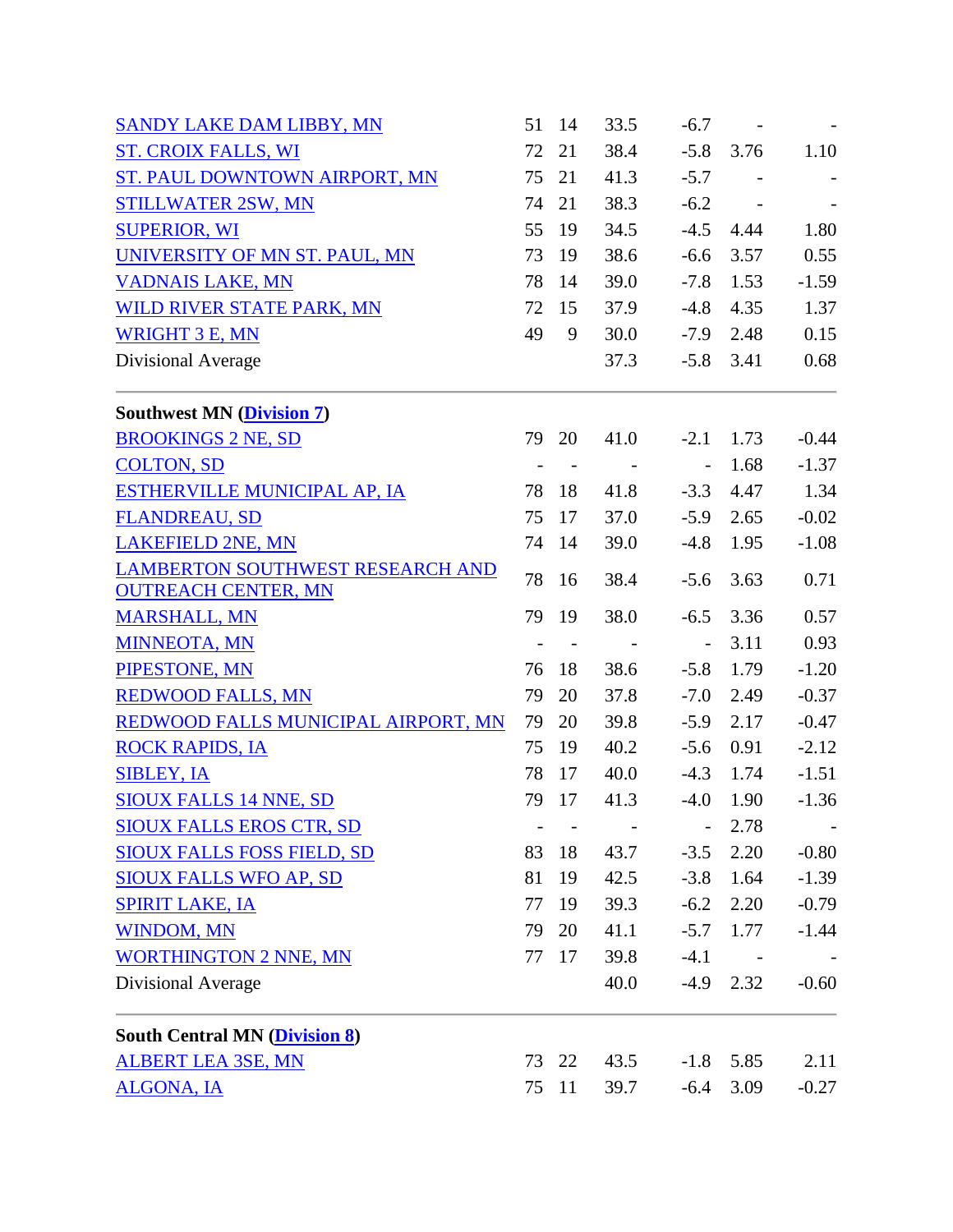|                           |                |                                                                                           |                          | 5.40                                           | 2.08                                                                                                 |
|---------------------------|----------------|-------------------------------------------------------------------------------------------|--------------------------|------------------------------------------------|------------------------------------------------------------------------------------------------------|
|                           |                |                                                                                           |                          | 5.75                                           | 2.30                                                                                                 |
|                           |                |                                                                                           |                          | 2.55                                           | $-0.58$                                                                                              |
|                           |                | $\overline{\phantom{a}}$                                                                  | $\overline{\phantom{a}}$ | 3.99                                           | $-0.11$                                                                                              |
| 77                        | 22             | 40.0                                                                                      | $-4.4$                   | 2.64                                           | $-0.45$                                                                                              |
| 72                        | 22             | 39.8                                                                                      | $-5.8$                   | 3.04                                           | $-0.97$                                                                                              |
| $\mathbb{L}^{\mathbb{N}}$ | 20             | $\sim 100$                                                                                | $\equiv$                 | 3.88                                           | 0.70                                                                                                 |
| 74                        | 18             | 39.3                                                                                      | $-5.9$                   | 1.90                                           | $-1.25$                                                                                              |
| $\overline{\phantom{a}}$  | $\sim$ $-$     | $\sim 100$ km s $^{-1}$                                                                   | $\overline{\phantom{a}}$ | 7.24                                           | 3.11                                                                                                 |
|                           |                | 41.9                                                                                      | $-3.5$                   | 3.80                                           | 0.66                                                                                                 |
| 75                        | 17             | 38.3                                                                                      | $-5.6$                   | 1.62                                           | $-1.81$                                                                                              |
| 73                        | 18             | 38.7                                                                                      | $-6.4$                   | 3.75                                           | 0.45                                                                                                 |
| 74                        | 18             | 39.6                                                                                      | $-6.0$                   | 4.66                                           | 1.27                                                                                                 |
| 75                        | 20             |                                                                                           | $-6.2$                   | 3.80                                           | 0.32                                                                                                 |
|                           |                | 40.0                                                                                      |                          | 3.93                                           | 0.47                                                                                                 |
|                           |                |                                                                                           |                          |                                                |                                                                                                      |
|                           |                |                                                                                           |                          |                                                | $-0.47$                                                                                              |
|                           | $\blacksquare$ |                                                                                           |                          | 4.75                                           | 1.03                                                                                                 |
|                           |                |                                                                                           |                          |                                                | 0.95                                                                                                 |
|                           |                |                                                                                           |                          |                                                |                                                                                                      |
| 73                        | 21             | 40.1                                                                                      | $-5.2$                   | 2.66                                           | $-1.30$                                                                                              |
| 76                        | 21             | 43.8                                                                                      | $-5.5$                   | 2.26                                           | $-1.69$                                                                                              |
|                           |                | 39.4                                                                                      | $-5.5$                   | 4.12                                           | 0.81                                                                                                 |
|                           | $\sim$ $-$     | $\overline{\phantom{a}}$                                                                  | $\overline{\phantom{a}}$ | 5.47                                           | 1.82                                                                                                 |
| 71                        | 21             | 38.5                                                                                      |                          | 4.34                                           | 1.35                                                                                                 |
|                           |                | 41.0                                                                                      | $-5.3$                   |                                                |                                                                                                      |
|                           |                | 41.8                                                                                      |                          |                                                | $-0.63$                                                                                              |
| 69                        | 17             |                                                                                           | $-4.9$                   | 4.98                                           | 1.08                                                                                                 |
| 76                        |                | 40.8                                                                                      | $-5.3$                   | 3.46                                           | 0.36                                                                                                 |
|                           |                | 38.3                                                                                      |                          | 2.36                                           | $-1.38$                                                                                              |
|                           |                |                                                                                           | $\blacksquare$           | 2.84                                           | $-0.95$                                                                                              |
|                           |                | 42.7                                                                                      | $-5.9$                   | 3.25                                           | $-0.82$                                                                                              |
|                           | $\sim$ $-$     | <b>Contract Contract</b>                                                                  | $\overline{\phantom{a}}$ | 2.86                                           | $-1.05$                                                                                              |
|                           |                |                                                                                           | $-4.5$                   | 3.27                                           | $-0.48$                                                                                              |
|                           |                |                                                                                           |                          | 3.40                                           | $-0.62$                                                                                              |
|                           |                |                                                                                           |                          | 2.34                                           | $-1.67$                                                                                              |
|                           | 73             | 79 19<br>71 24<br>19<br>72 22<br>74 22<br>75 24<br>17<br>78 16<br>68 30<br>76 23<br>72 23 | 38.9                     | 39.7<br>41.2<br>$-6.1$<br>37.8<br>44.5<br>41.3 | $-5.2$<br>$-4.7$ 3.04<br>4.62<br>$-4.0$<br>$-7.0$<br>3.24<br>$-4.9$<br>$-4.5$<br>$\omega_{\rm{max}}$ |